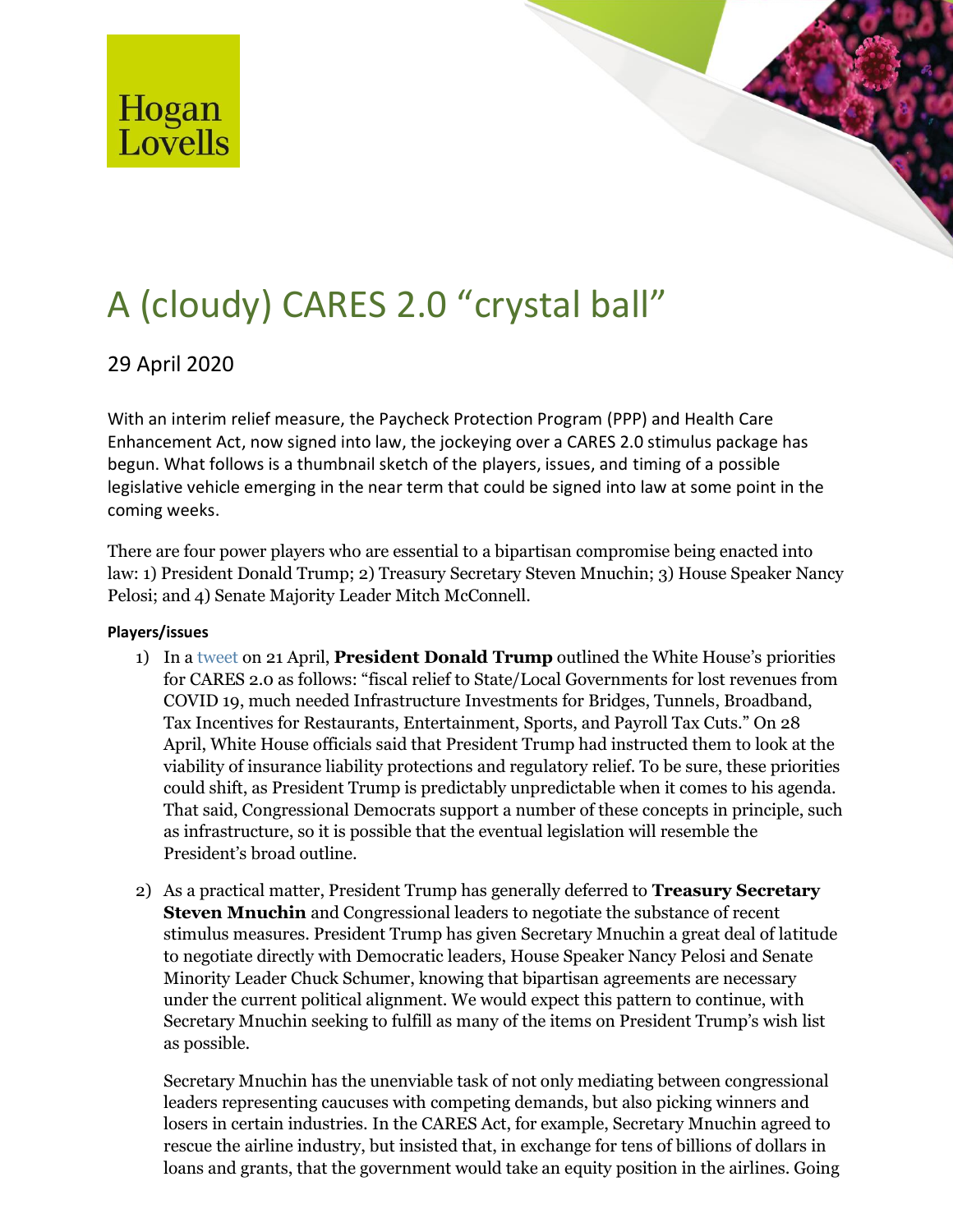forward, the oil and gas industry is likely to press for a federal rescue package in the wake of a dramatic decrease in the price of oil resulting from insufficient demand in the market and a dispute between OPEC and non-OPEC nations over production levels.

Another of Mnuchin's priorities has been the creation and efficacy of the PPP, which has expanded the Small Business Administration's 7(a) loan program by over US\$650 billion to date in an effort to assist small businesses with fewer than 500 employees survive the dramatic loss of revenues resulting from ordered closures. With small businesses generating the largest number of jobs in the country, the stakes are very high, especially in an election year where the state of the economy is very likely to be the determinative factor for many voters. To date, the PPP has been plagued by insufficient and misdirected funding, possibly necessitating additional changes in the next stimulus package.

3) Ever conscious of her Members' needs heading into an election year, **House Speaker Nancy Pelosi** has solicited her Conference's input into the policy priorities that should be addressed in CARES 2.0. At this time, House Democrats are drafting legislative language to address a range of policy priorities. Speaker Pelosi has made funding for state and local governments the center piece of any future stimulus package. Democrats were unable to persuade Republicans to agree to this ask in the most recent interim relief measure. Speaker Pelosi has expressed a preference for putting state and local governments on par with the spending already provided to small businesses. Senate Majority Leader Mitch McConnell has resisted this approach. Some on Capitol Hill believe that Leader McConnell will relent on this position in exchange for certain workplace lability limitations he has said are necessary (a priority the Administration also supports).

Having recently addressed funding for small businesses, health care workers, hospitals, and virus-related testing, we expect that House Democrats will re-visit items initially addressed in CARES that they believe should be extended, especially unemployment insurance and direct payments to middle class families. We expect the progressive wing of the caucus to push for concepts like a moratorium on mergers, as has been proposed by Rep. David Cicilline (D-RI), Chairman of the House Judiciary Antitrust Subcommittee. We also expect House Democrats to pursue pre-existing priorities such as federal spending on building infrastructure, deploying rural broadband, and fighting climate change.

4) Since the CARES Act was enacted into law, **Senate Majority Leader McConnell** and House Republican leadership have openly questioned the need for another major stimulus package. Leader McConnell has insisted that lawmakers should first wait to see the results of how the CARES Act's injection of US\$2 trillion-plus into the economy is working before passing another such measure. Leader McConnell has the support of most of his Conference in taking a wait-and-see approach. In a [statement r](https://bit.ly/359ceO5)eleased on 27 April, McConnell did not rule out pursuing a CARES 2.0, but suggested that he would not support the kind of broad-based approach favored by Democrats. He said, "The Senate must focus on concrete steps to strengthen our response to this complex crisis. We cannot get distracted by pre-existing partisan wish-lists or calls to paper over decades of reckless decisions that had nothing to do with COVID-19." Instead, he advocated for dealing with conflicting federal and state laws that could expose front-line health care professionals and small business owners to "years of endless lawsuits" in the "biggest trial lawyer bonanza in history."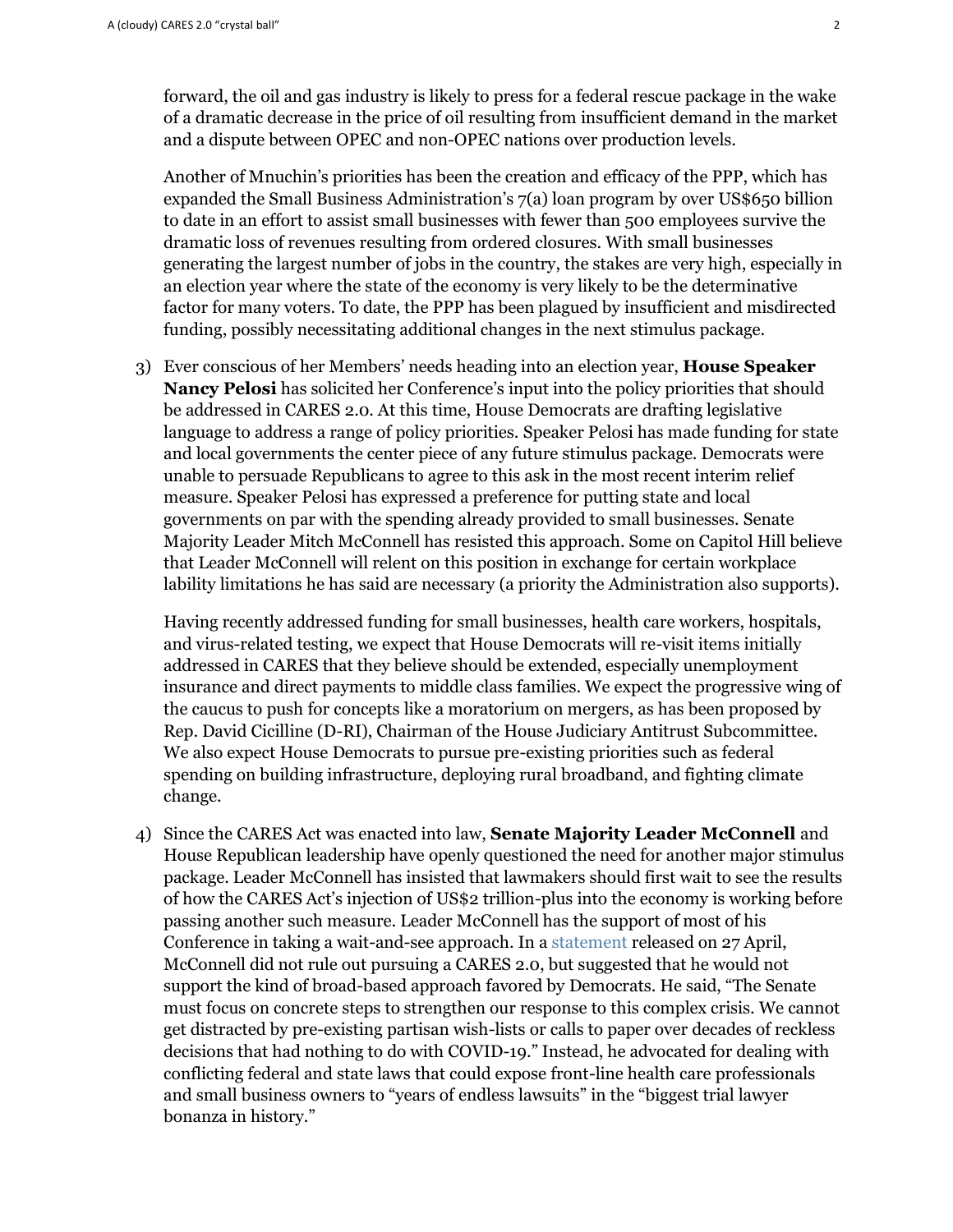#### **Prognosis and timing**

Leader McConnell and Speaker Pelosi had previously announced that their respective chambers will return to session on 4 May. However, House Minority Leader Steny Hoyer announced on 28 April that, after consulting with the Attending Physician, the House would not return into session until the week of 11 May. Given Leader McConnell's state reluctance to pursuing another major stimulus package, we expect that Speaker Pelosi will push her caucus to unveil and perhaps even pass a major stimulus package as soon as the week of 11 May.

Even if action occurs this rapidly, it is unlikely that House Republicans will be supportive of what is shaping up to contain elements that would be non-starters for the White House and Senate Republicans, e.g. a moratorium on mergers. Speaker Pelosi knows this as well. At this point, we assess that her strategy is to lay down a marker for what are likely to be very difficult negotiations with Senate Republicans.

Given the dire predictions by many economists of significant economic contraction and corresponding massive job losses, we expect that some form of a bi-partisan stimulus package will indeed emerge, but the timeline is quite uncertain. Similarly, with growing Republican resistance, both in Washington and among the Party base, to virtually unlimited spending to date, the size and scope of CARES 2.0 is still an open question.

We believe that much of what Washington does next will be driven by two factors. First, the pace of the economy's recovery in response to measures by Governors to open up their states. Second, how policymakers perceive the electorate is likely to respond to the economy's performance at the ballot box in November 2020. Despite the economic devastation and loss of life caused by the pandemic, the two sides may not be willing or able to give the other the kind of dramatic political "win" that would help electorally in a general election year. Ultimately, though, we believe that partisanship will yield at least one more time to the economic reality that has descended upon the country and that some form of CARES Act 2.0 will emerge over the next couple of months.